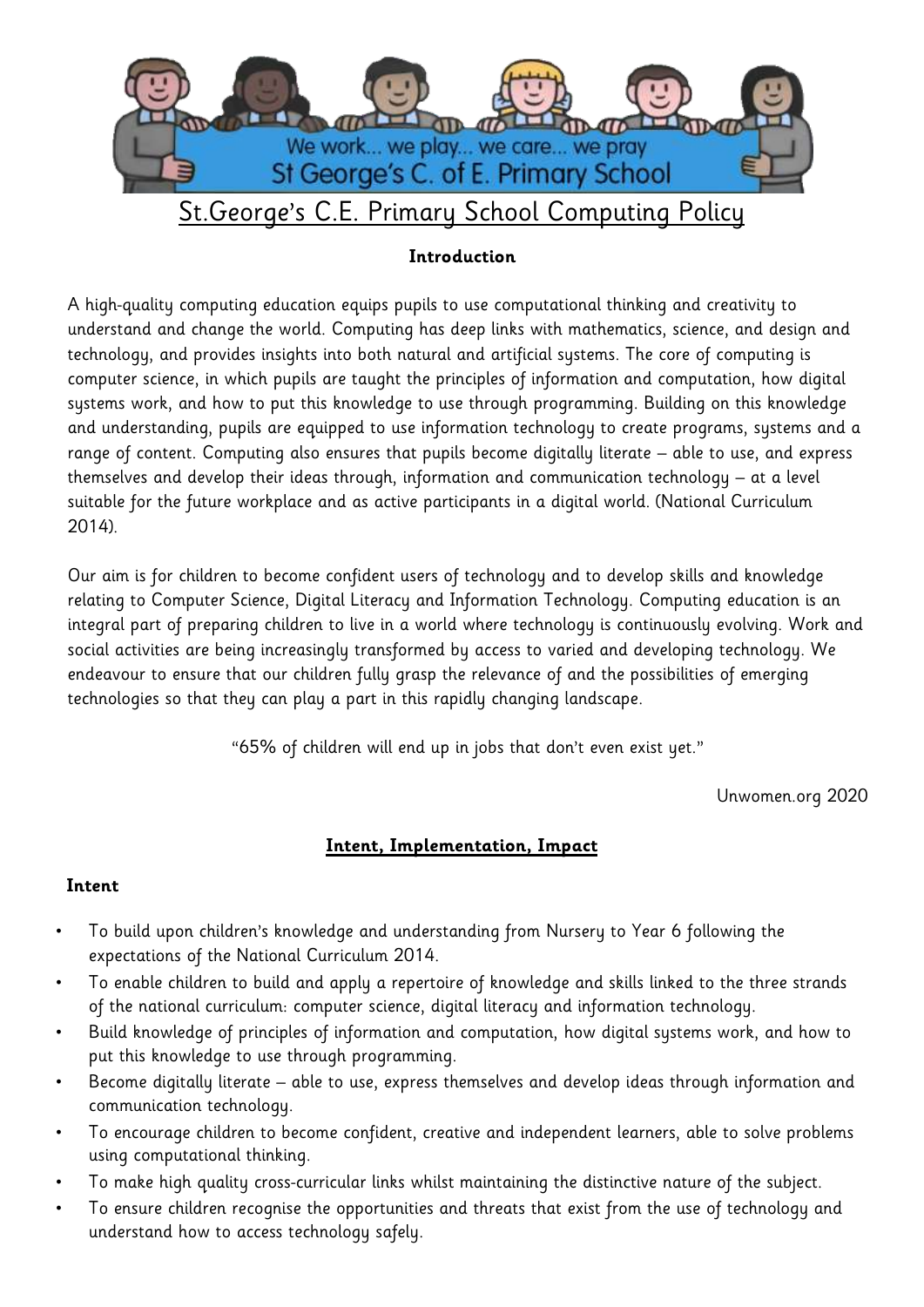### **Implementation**

- The school uses the National Centre for Computing Education resources as a basis for providing a clear and comprehensive scheme of work in line with the National Curriculum.
- E-safety is developed both through the NCCE resources, and through PSHE lessons.
- Children in all year groups are exposed to a range of topics which encourage progression across the key strands of computer science, digital literacy and information technology.
- All children have access to the hardware and software needed to develop knowledge and skills of digital systems and their applications.
- Children have the opportunity to explore and respond to key issues such as digital communication, cyberbullying, online safety, security, plagiarism and social media.
- The importance of online safety is continuously reinforced and shown through displays within the learning environment. Parents are informed when issues relating to online safety arise and further information/support is provided if required.
- Progress is assessed as achieved or not achieved, on an on-going basis using the NCCE 'I can' statements for each area of Computing. This ensures teachers are aware of individual pupil's progress in computer science, information technology and digital literacy.
- Lessons completed are recorded in a class book and children are assessed as having achieved or not achieved each unit of work.

## **Impact**

- Most children will reach the end of year expectations in terms of attainment and progress.
- Children will be confident users of technology, able to use it to accomplish a wide variety of goals, both at home and in school.
- Children will have a secure and comprehensive knowledge of the implications of technology and digital systems. This is important in a society where technologies and trends are rapidly evolving.
- Children are able to recognise the dangers that exist from the use of technology and understand how to access online systems safely.

#### **National Curriculum aims**

The National Curriculum for computing aims to ensure that all pupils:

- Can understand and apply the fundamental principles and concepts of computer science, including abstraction, logic, algorithms and data representation.
- Can analyse problems in computational terms, and have repeated practical experience of writing computer programs in order to solve such problems.
- Can evaluate and apply information technology, including new or unfamiliar technologies, analytically to solve problems.
- Are responsible, competent, confident and creative users of information and communication technology.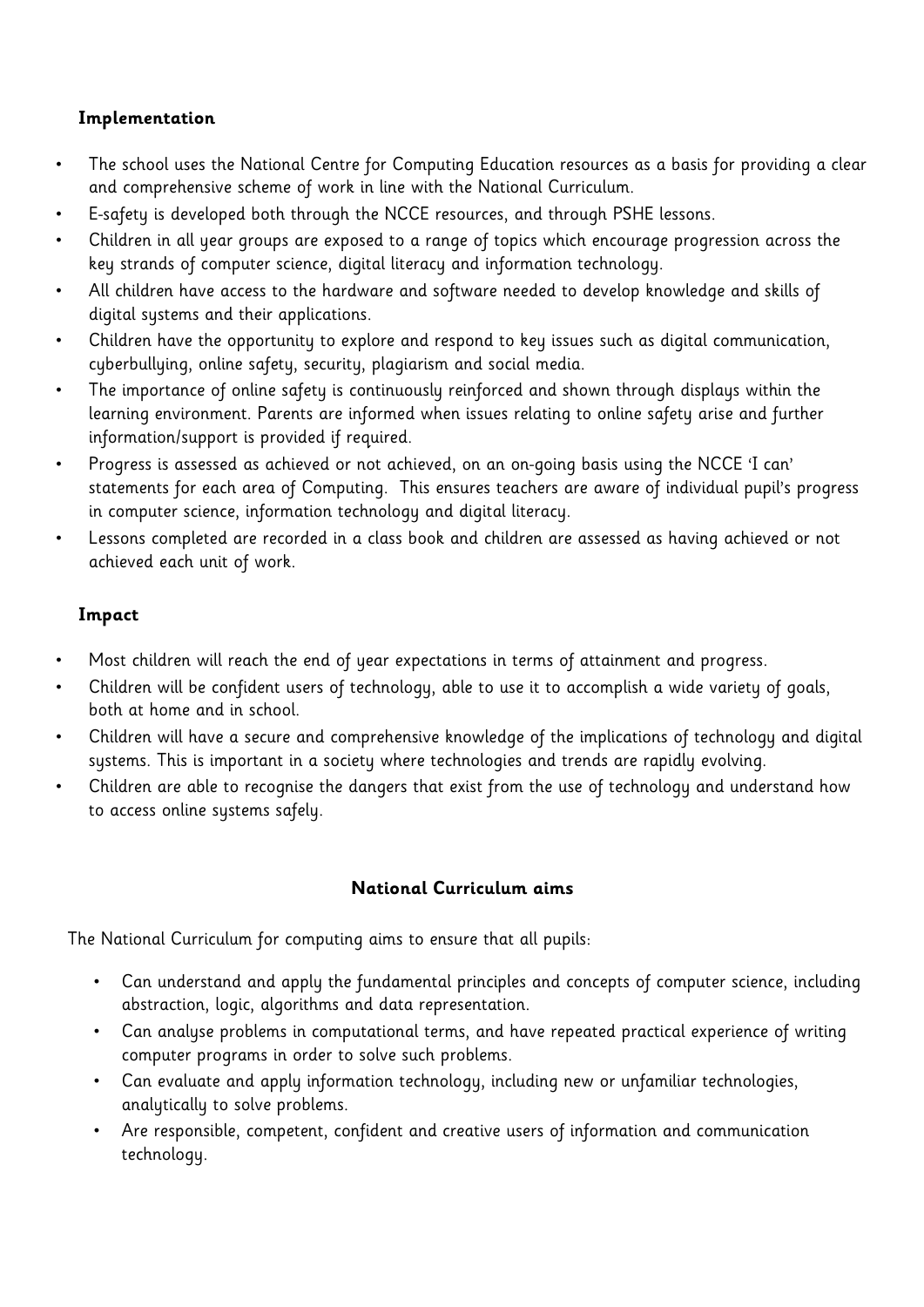## Long term planning

- The National Curriculum for Computing 2014 provide the long term planning for computing taught in school.
- The school uses and adapts the National Centre for Computing Education scheme of work and long term planning outlines which topic will be covered by which year group and at what time of year.
- Long term planning ensures knowledge and skills progression in computer science, digital literacy and information technology.

#### Medium term planning

- These schemes provide teachers with examples for computing objectives and include the technical knowledge to be delivered and skills to be developed across all phase groups.
- Years Y1-6 use the National Centre for Computing Education schemes of learning as their medium term planning documents.
- Planning of computing is linked to the wider curriculum wherever possible and the National Centre for Computing Education topics are referenced in the half-termly planning.

## Short term planning

- The above scheme of learning supports individual lesson planning.
- Teachers plan lessons to achieve specific lesson objectives, incorporating teaching methods outlined below.
- Teachers of the EYFS ensure the children are given opportunities to access different technologies in all the areas of learning through a mixture of adult led activities and continuous provision both inside and outside of the classroom.

## **Teaching Methods**

The emphasis in lessons is to develop an understanding of how computers work, how they can be used as effective tools and how to keep safe whilst using computing technology. Children have the opportunity to work both individually and collaboratively to learn and develop their skills in programming, digital resource creation, electronic communication, research, control and information handling. They will also develop an increasingly broad understanding of technology including hardware, network and the Internet. All work conducted online will be delivered in the context of how to stay safe whilst accessing the worldwide web.

Within lessons, new subject specific vocabulary is introduced and used consistently and accurately. Each lesson provides opportunities for children to build on prior knowledge and learning. A cross-curricular approach is used wherever possible, linking learning to pupils' interests and establishing real-life contexts for their work.

In KS1 and KS2, the following activities are delivered in sequence to enable creativity based on increasing confidence and competence within IT and Computer Science and Digital Literacy: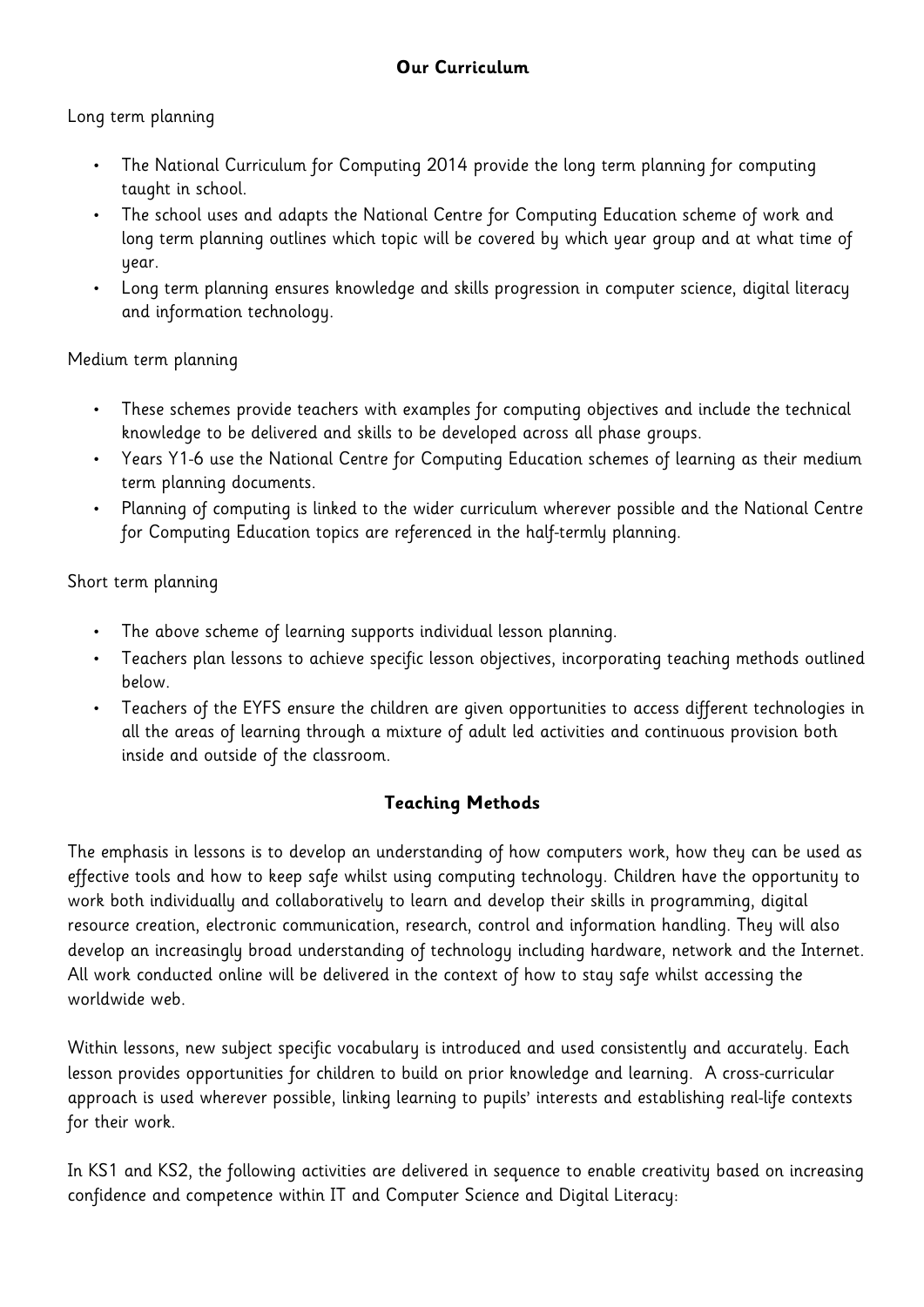- Creation of digital media projects
- Effective communication using computing technology
- Conducting research projects
- Handling Information
- Programming and control
- Understanding technologies

In EYFS, children are given access to a range of technologies, both digital and non-digital. Children are given opportunities to explore different technologies through play in order to develop skills which they will continue to use and develop in their lifetimes. Technology is integrated into all areas of the EYFS framework. At St. George's our children develop computing skills through both adult focussed activities and within the daily continuous provision. Children have access to games and programmes on the Interactive Whiteboards, Chromebooks for individual use of games and painting programmes, and we have a bank of programmable toys (bee-bots) for independent exploration into learning about coding. Adults staffing our Continuous Provision show children how to use the resources effectively and encourage them to further increase their knowledge and skills. We also demonstrate how technology is used by encouraging the use of search engines to find out answers to their questions and to watch videos and play music.

## **Special educational needs & disabilities (SEND)**

Computing is taught to, and inclusive of, all children, whatever their ability. Using high quality resources, teachers provide learning opportunities that are matched to the needs of children with learning difficulties and when necessary, take into account the targets set for individual children in their Individual Education Plan (IEPs).

#### **Assessment**

- Children in the Foundation Stage are assessed in accordance with the EYFS curriculum.
- In years 1-6 class teachers assess if children are working below or at the expected levels in the 6 year group units.
- As appropriate, teachers provide support and identify specific next steps in learning for target individuals or groups of learners.
- Marking and responding to feedback– see whole school marking policy.

#### **Monitoring**

The Curriculum leader, alongside SLT, is responsible for monitoring and evaluating curriculum progress. This is done through work scrutiny, planning scrutiny, resource audits and learning walks which involve lesson observation drop-ins, pupil interviews and subject-specific conversations with staff.